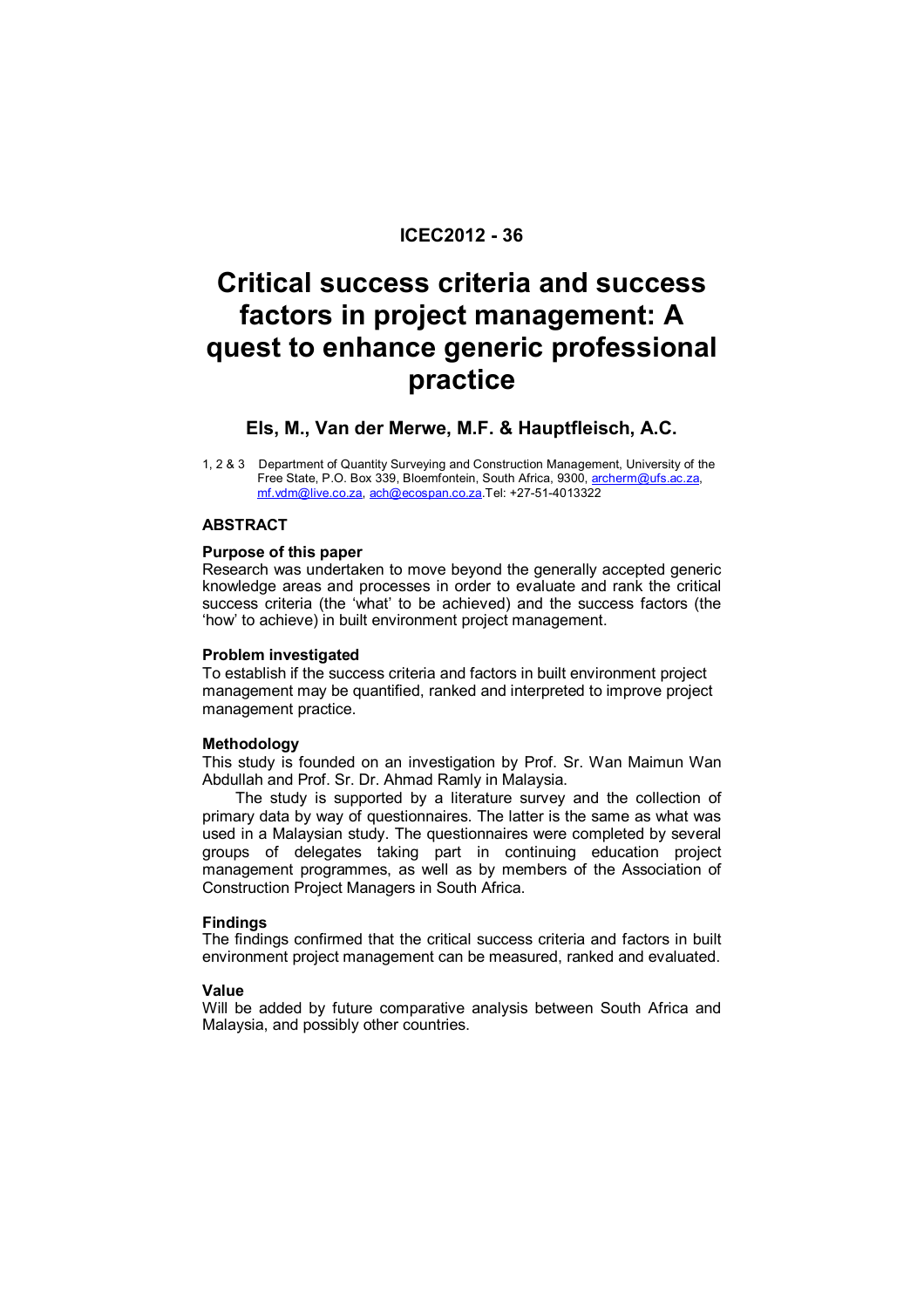#### **Conclusion**

This research adds to project management knowledge in the built environment, beyond the cornerstone generic project management knowledge areas and processes.

**Keywords**: Education, Learning, Quality, Career, Future**.**

### **1 INTRODUCTION AND METHODOLOGY**

It is regarded prudent in the practice of project management to adhere to the tested and tried Project Management Body of Knowledge (PMBOK). The typical structure as per PMBOK, indicating the nine knowledge areas, namely: Project Integration Management, Project Scope Management, Project Time Management, Project Cost Management, Project Quality Management, Project Human Resource Management, Project Communications Management, Project Risk Management and Project Procurement Management, are in turn, divided into 44 processes (Project Management Institute, Inc., PMI 2004:11).

The PMBOK 'test' is commonly applied in the creation of literature that analyses the discipline of project management. As such it has become a yardstick against which typically handbooks and project management (PM) education are measured to ascertain if the content satisfies 'completeness' or 'holistic' views. In this regard, Knipe *et al*. (2002:1-474), a South African text book, strictly follows PMBOK, whilst Steyn (2008:1- 434), also a South African text book, covers the same generic knowledge areas, albeit moving away from the specific PMBOK processes. The latter addresses a variety of sub-knowledge fields. Burke (2007:1-273), also covers the PMBOK areas, also moving directly into the application of knowledge in a self-construed fashion.

Burke (2007:35) notes: "…project management tools and techniques proliferated in the 1960s, were refined in the 1970s, so they were integrated in the 1980s into accepted practices. The integration of time, cost and quality was initially presented as a triangle of balanced requirements – where a change in one parameter could impact the others". See Figure 36.1.



**Figure 36.1** Time, Cost, Quality Triangle (Burke, 2007:35)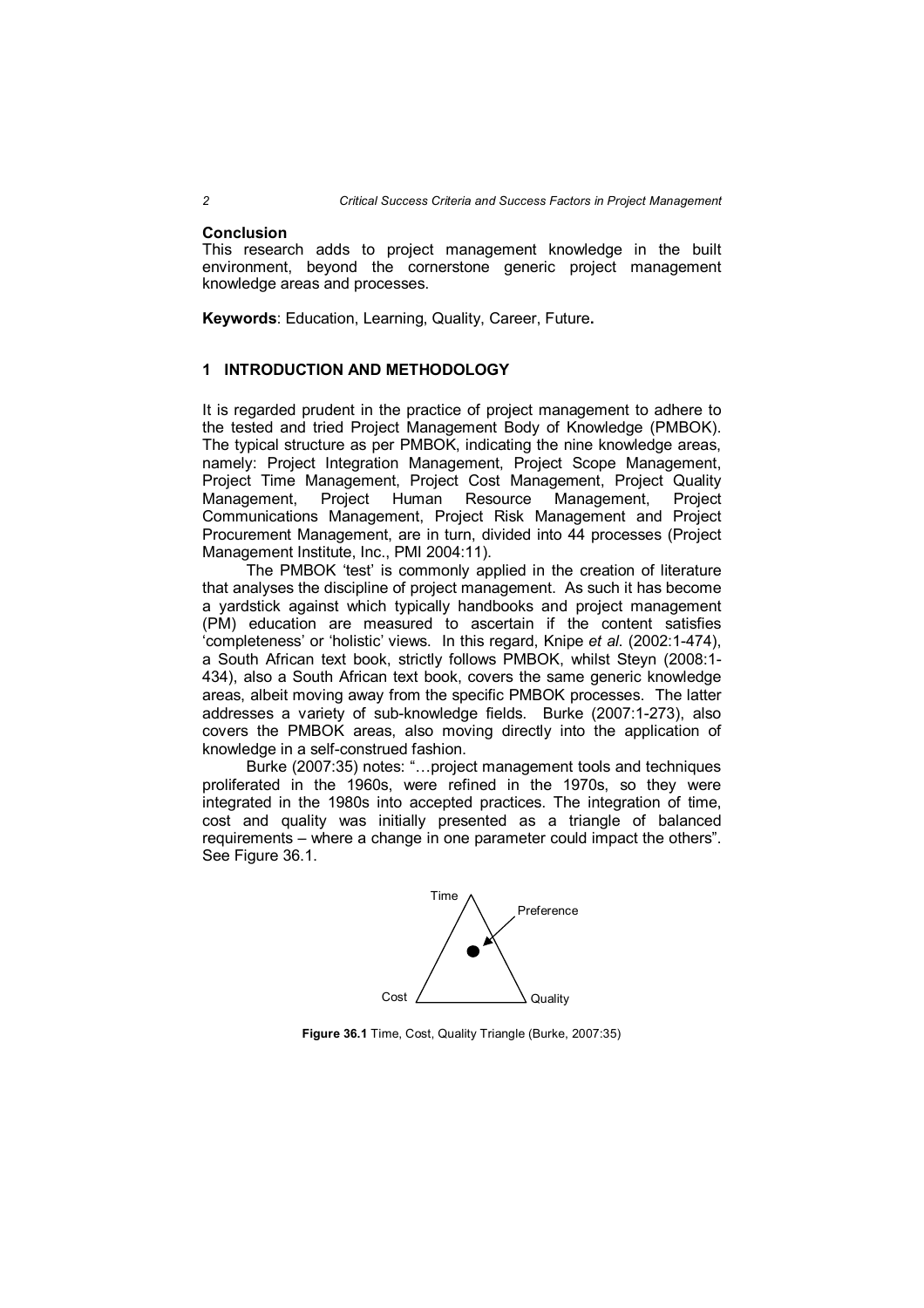*Critical Success Criteria and Success Factors in Project Management 3*

The research methodologies considered may be summarised in terms of Leedy and Ormrod (2005:133-245), page referenced below:

#### **1.1 Qualitative Research Methodologies**

- *a) Qualitative research: P133*: Firstly they focus on phenomena that occur in natural settings – that is, in the "real world". Secondly, they involve studying those phenomena in all their complexity.
- *b) Historical research: P161*: It considers the currents and counter-currents of present and past events, with the hope of discerning patterns that tie them all together. At its core, historical research deals with the meaning of events.

#### **1.2 Quantitative Research Methodologies**

*a) Descriptive research:*

*P179*: This type of research involves either identifying the characteristics of an observed phenomenon or exploring possible correlations among two or more phenomena. In every case, descriptive research examines a situation as it is.

*b) Experimental and Ex Post Facto designs: P217*: However, ultimately, we often do want to know what causes what; in other words, we want to identify cause-and-effect relationships. A researcher can most convincingly identify cause-andeffect relationships by using an experimental design. In such a design, the researcher considers many possible factors that might cause or influence a particular condition or phenomenon.

The research undertaken in this case study required that research methodologies described in 1.1(a) and (b) and 1.2(a) and (b) were utilised to satisfy the stated objectives.

This study is thus based on the sighting of relevant literature. Against this a position is taken to establish in practice what PM practitioners perceive the success criteria and success factors of PM to be. The traditional PMBOK is by no means challenged; it is complemented by the outcomes of the above criteria and factor survey results. The questionnaires utilised for this purpose follow a Malaysian study by Abdullah and Ramly (2009:1-12), as reported at the Pacific Association of Quantity Surveyors (PAQS) Congress, Edmonton, Canada. Permission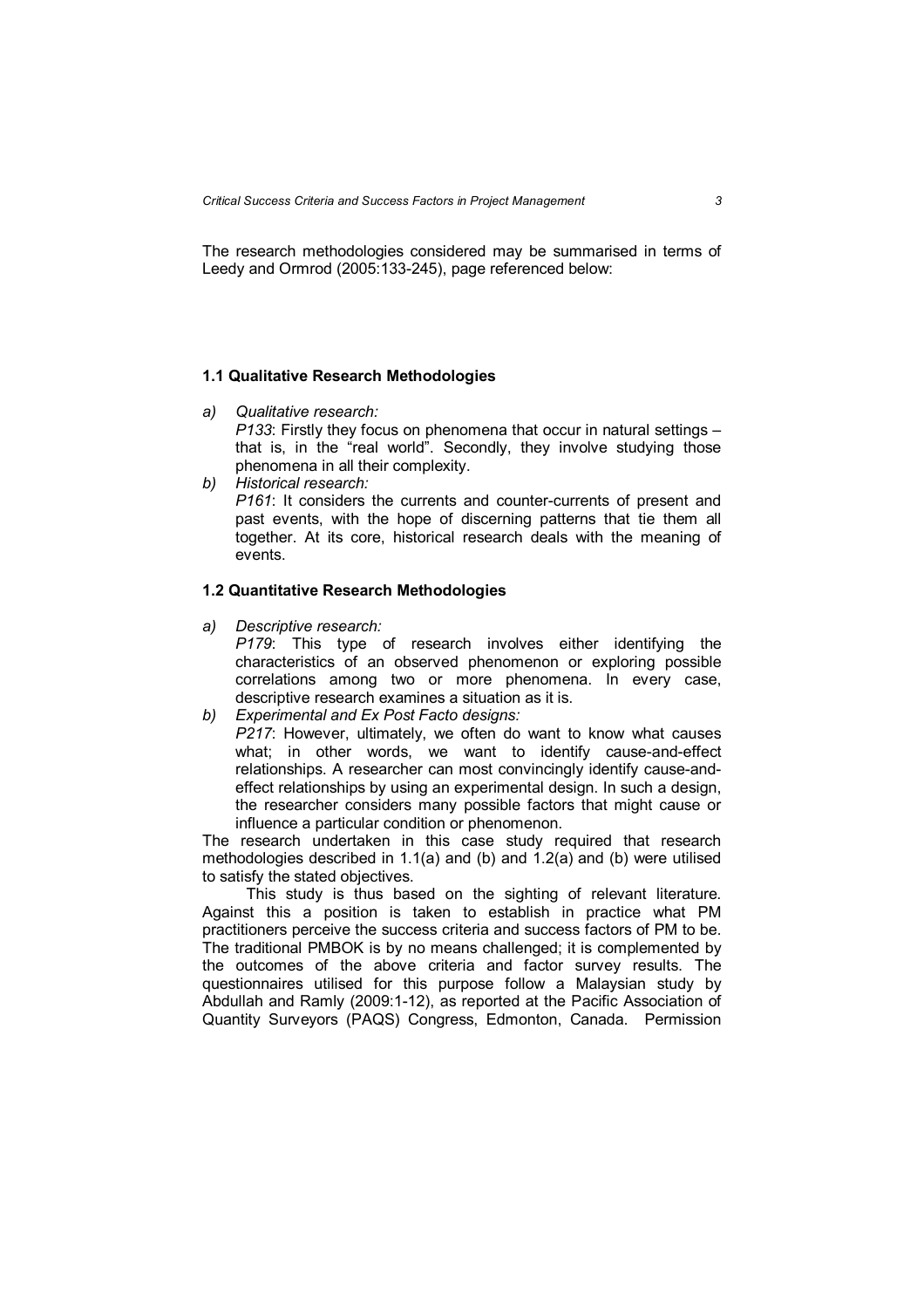and co-operation was obtained from the above authors to conduct this comparative survey.

The questionnaires were completed by several groups of delegates taking part in continuing education PM programmes, as well as members of the Association of Construction Project Managers, in South Africa (ACPM). The programme delegates provided a 100% survey of 3 groups, 29 delegates. The ACPM response provided a return of 10 questionnaires, via e-mail, from 213 sent out, being a 4.69% response.

# **2 OBJECTIVE**

The objective of this study is: To establish if the success criteria ('what' to be achieved) and success factors ('how' to achieve) in built environment projects may be quantified, ranked and interpreted to improve PM practice.

#### **3 LITERATURE OVERVIEW**

The literature reviewed in Section 1 above has been cited in order to highlight the typical 'learning' environment regarding PM education. Abdullah and Ramly (2009:1-12) expanded this platform further, by citing imperatives other than structured bodies of knowledge and the time, cost and quality triad, to determine success criteria and factors in practice. This may be 'what' has to be achieved and 'how' it is to be achieved in practice.

In this regard they inter alia cited the following literature abstracts: "Shenhar *et al.* (2002) conclude that there is no conclusive evidence or consensus on the factors for project success through the numerous studies that have been carried out. However, the need to choose appropriate critical success factors at the start of the project is of utmost importance (Wateridge, 1995) as these critical success factors can be used as a guide to stakeholders' behaviour (Liu and Walker, 1998), and a key determinant of project success (Kanter and Walsh, 2004). In addition, Clarke (1999) argues that managing equally all the success factors at the same time would be impractical and unachievable. He advocates adopting the Pareto principle of "separating out the important few from the trivial many" by giving attention to and concentrating on the critical factors that would most likely ensure project success. Kanter and Walsh (2004) reiterate this point stating that the key to success is identifying the critical success factors and expend all the energy on these factors instead of the many lesser important factors.

Shenhar *et al.* (1997) note that project success is probably the most frequently discussed topic in the field of project management, yet it is the least agreed upon.

Wateridge (1995) notes that previous researches appear to differ on defining project success. Liu and Walker (1998) state that project success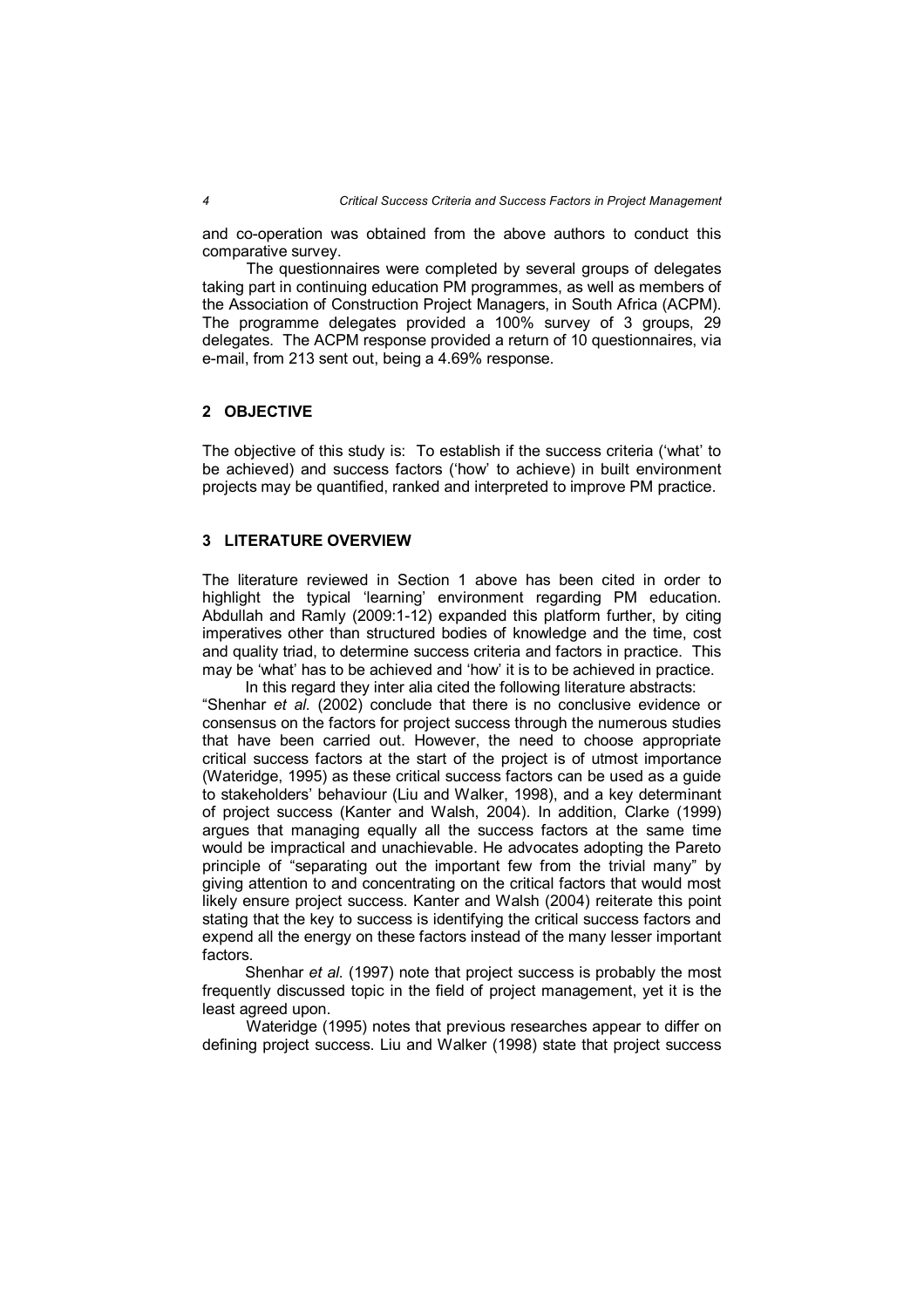is a commonly discussed topic but rarely agreed upon. In an effort to find a generic definition of project success, Baccarini (1999) concludes that literatures on project management by various authors do not present a consistent interpretation of the term project success. According to him, a standardised definition of project success, except in quite general terms, does not exist, nor is there an accepted methodology of measuring it. Jugdev and Muller (2005) observe that the difficulty in pinning down an exact definition of project success is akin to defining 'good art'; while others insist that to date project success still remains ambiguously defined (Liu and Walker, 1998, Chan *et al*., 2002, Frigenti and Comninos, 2002, and Chan *et al*., 2004). Prabhakar (2005) conclude that most researchers have agreed to disagree on what constitutes project success.

The concept of a project success can have a different meaning to different people. This led to disagreements, because of varying perceptions and perspectives, as to whether a project is successful or not (Liu and Walker, 1998, Skulmoski and Hartman, 1999, Gray, 2001, Chan *et al*., 2002, Rad, 2003, and Iyer and Jha, 2005). Shenhar *et al.* (2002) agree that there is no conclusive evidence or consensus that has so far been achieved to determine whether the project is a success or failure. Due to the ambiguity, Baker *et al*. (1988) suggest the use of the term "perceived success of a project". Frigenti and Comninos (2002) point out that the question of whether a project is a success or failure, will depend on who asks the question.

Historically, studies on project success started in the mid-1900s and its attributes are being equated to Cost, Time and Quality. For over 50 years, project success has been linked to the achievement of the "Iron Triangle" of Cost, Time and Quality (Atkinson, 1999). The traditional view for project success is to deliver projects on time, in budget and to scope (Morris, 2001, Chan *et al.,* 2002, Bryde and Brown, 2004, Jha and Iyer, 2005), or to achieve the narrow view of the "so-called golden triangle" (Westerveld, 2002). De Wit (1988) and Belassi and Tukel (1996) note that early project management literature advocates that project success will be realised when the project achieves the three major objectives of completion on time, within budget and to quality or performance specifications. These authors agree that most of the early studies associate project success with time, cost and quality and if these are not met, the project is considered a failure*.* 

In the 1960s and 1970s the outlook regarding the components of project success began to expand beyond the time, cost and quality attributes into the project management techniques. Avots (1969) reflects that companies that used project management techniques successfully may initially have had a competitive advantage over others. Rockart (1979) suggests utilising the critical success factors that include management techniques and process. Consequently, Liu (2005) concludes that studies during this period began to focus on organisational management success.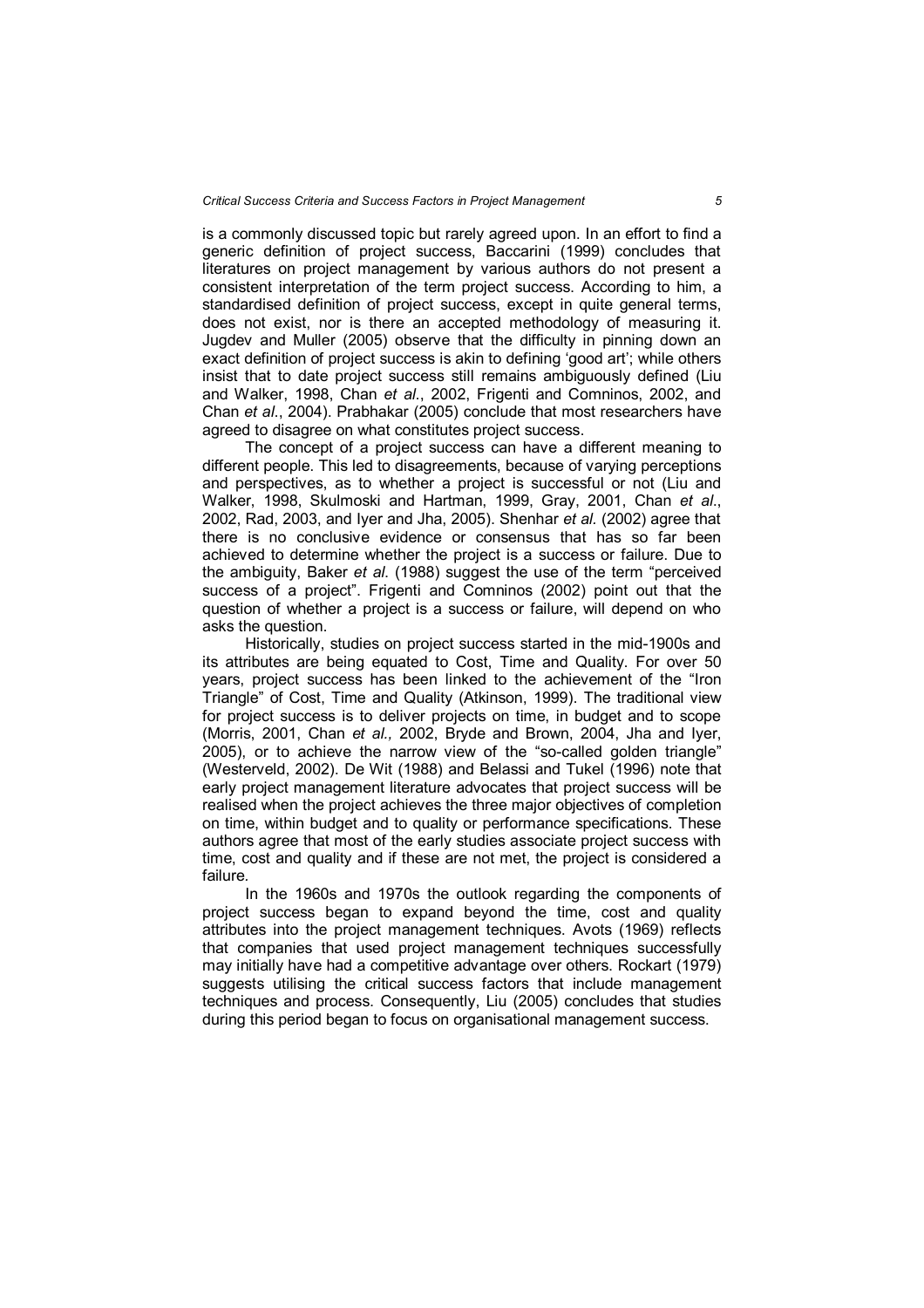Then in the 1980s until late 1990s, further studies began to research deeper in defining project success, where it was concluded that apart from the iron triangle and project management techniques, other dimensions affect the success or failure of a project. Several authors began to link project success to stakeholders. According to De Wit (1988) other authors began to highlight other stakeholders, apart from the client and contractor, who may affect the outcome of the project. In considering project success, it should not only be restricted to the time, cost and quality objectives but also to that of the stakeholders of the project (Wateridge, 1998, Lim and Mohamed, 1999, Globerson and Zwikael, 2002, Kerzner, 2003). Pinto and Slevin (1989) developed a classic ten factors critical to project success, which include client consultation and client acceptance. *A Guide to the Project Management Body of Knowledge* (2004) states that "The project management team must identify the stakeholders, determine what their needs and expectations are, and then manage and influence those expectations to ensure a successful project." Van Aken (1996), as cited by Westerveld (2003), agrees and defines project success as "The satisfaction of all stakeholders".

At the time, De Wit (1988) seemed to have made a breakthrough from the standard researches and studies of listing the variables critical to project success. He was among the earliest authors to express three different lines of thought to project success: (1) to express the view that there are differences between project management success and project success (2) to construct a project success framework; and (3) to express the view that there are two different components to project success. Subsequently various authors formulated project success models or a framework that shows the components of project success.

The concept of two dimensions of project success, namely success criteria and success factors propagated by De Wit (1988), is echoed by subsequent researchers (Turner, 1994, Wateridge, 1995, Morris, 2000, Diallo and Thuillier, 2004). Wateridge (1995) expresses the view that for projects to be implemented successfully, the two dimensions of project success must be clearly defined, agreed and progressively reviewed by all parties.

 Cooke-Davies (2002) and Collins and Baccarini (2004) define the success criteria as the benchmark to measure or judge success or failure and that success factors are the management inputs and systems that would lead to project success. Westerveld (2003) is simpler in his identification of the two components of project success, terming them as the 'What' and the 'How'. He postulates that for a project to be successful it has to identify and focus on: firstly the result areas that are the success criteria which he terms as the 'What' and secondly, the organisational areas that are the success factors, which he terms as the 'How'.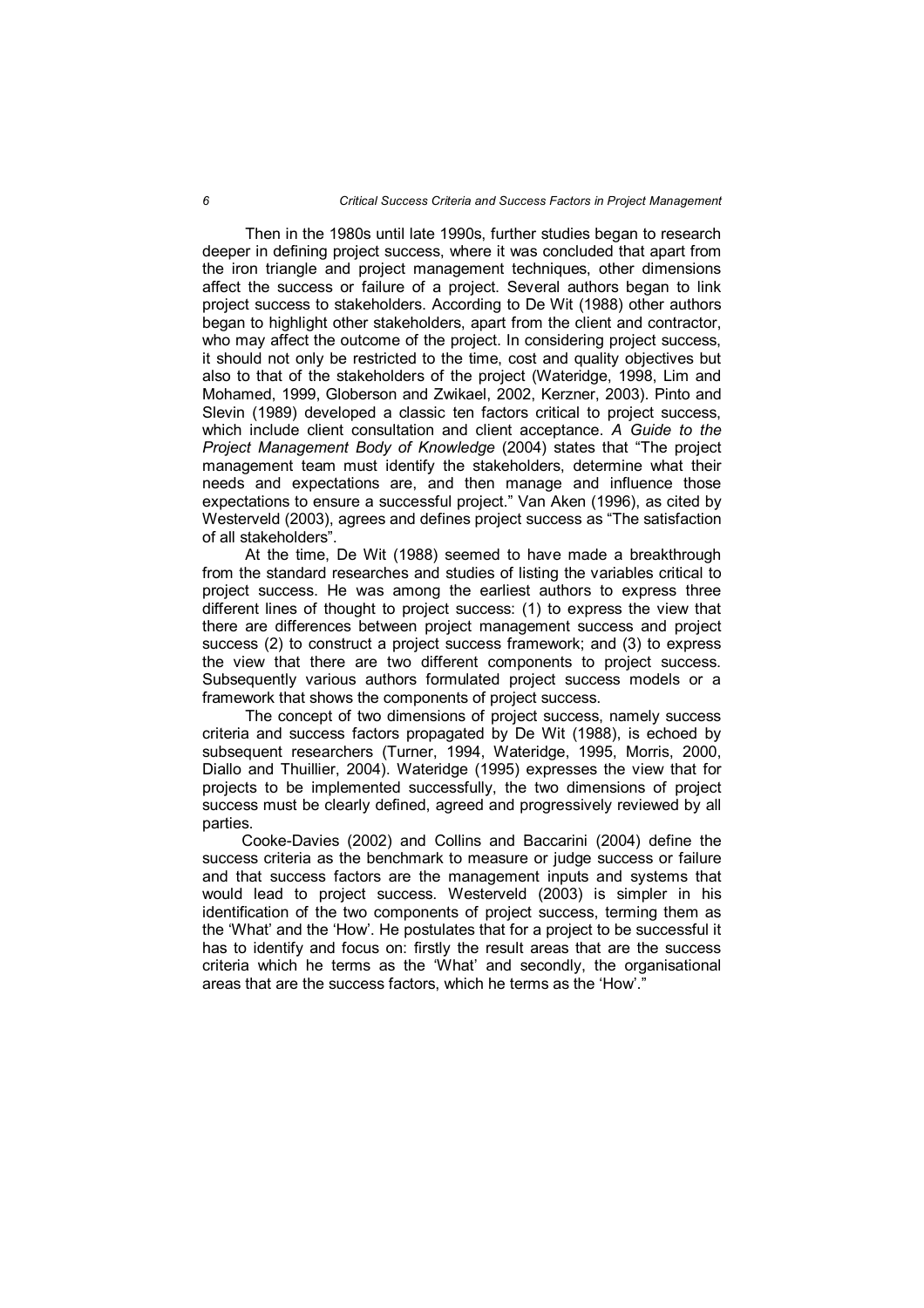# **4 COMPONENTS OF PROJECT SUCCESS**

Abdullah and Ramly (2009:6), from their literature survey, identified the following component of criteria (see Table 1), also citing the following reference: "Various researchers attempt to group these success factors for easy acceptance. These authors claim that instead of analysing individual factors affecting the outcome of the project, these factors should be grouped as the combined effects which would eventually lead to either the success or failure of the project (Schultz *et al.,* 1987, Clarke, 1999, Westerveld, 2003, Nguyen *et al.,* 2004, and Bryde and Brown, 2004).

As such, this study categorised the success factors into four main groups based on the literature review of the principles of management, namely Human management, Process, Organisation and an additional category of Contractual and Technical based on the implementation of a construction project. Factor analysis was carried out using the principal component method of extraction and varimax rotation method. The four factor groups are extracted, with their respective factor items, factor loadings, percent of variance, cumulative variance and reliability coefficients. The first factor group, 'Human management' contains four factors, namely, team and leadership, project manager, communication and stakeholder management. The second factor group 'Process' comprises planning, scheduling, monitoring and control, quality management, and risk management. The third factor group 'Organisation' comprises organisation structure, financial resources, policy and strategy, learning organisation, and external environment. The fourth factor group 'Contract and Technical' comprises procurement and contract, contractor, technical and innovation. All factors were reasonably reliable as the Alpha's coefficients were above the threshold value of 0.70.

Based on the literature review, the various dimensions of project success, comprising the success criteria and success factors, are tabulated in Table 36.1.

| <b>SUCCESS CRITERIA</b>          | <b>SUCCESS FACTORS</b>                    |
|----------------------------------|-------------------------------------------|
| Stakeholders' appreciation<br>1. | Team & Leadership<br>1.                   |
| Completes within Time<br>2.      | <b>Project Manager</b><br>2.              |
| Meets the required Quality<br>3. | Communication<br>3.                       |
| Completes within Cost<br>4.      | Stakeholder management<br>4.              |
|                                  | 5.<br>Planning                            |
|                                  | 6.<br>Scheduling                          |
|                                  | Monitoring and Control<br>7.              |
|                                  | <b>Quality Management</b><br>8.           |
|                                  | <b>Risk Management</b><br>9.              |
|                                  | Organisation structure<br>10 <sub>1</sub> |
|                                  | 11.<br><b>Financial Resources</b>         |
|                                  | Policy & Strategy<br>12.                  |
|                                  | Learning from experience<br>13.           |
|                                  | <b>External Environment</b><br>14.        |
|                                  | 15.<br>Procurement and                    |

**Table 36.1** Success Criteria and Success Factors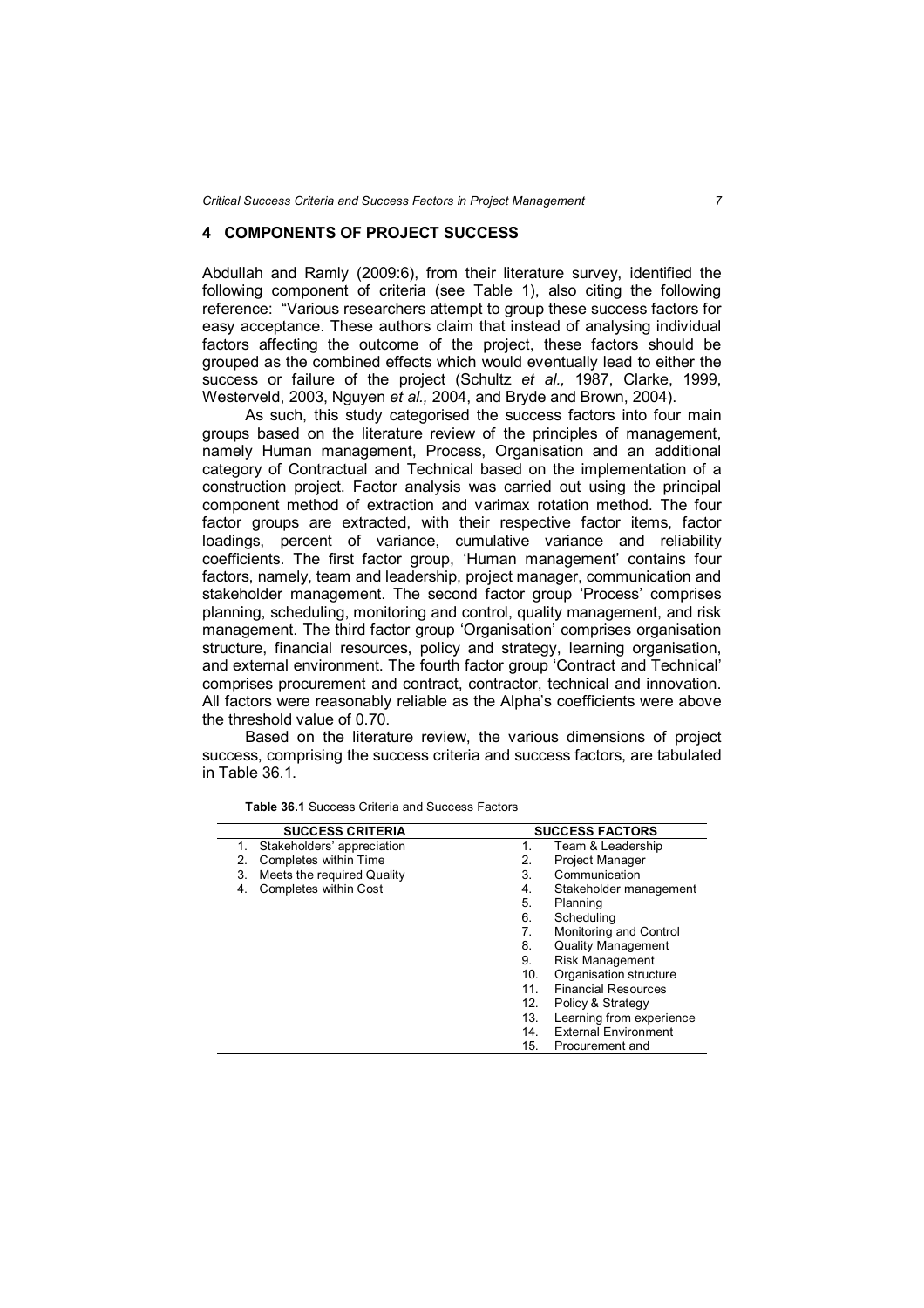|     | Contract       |
|-----|----------------|
|     | 16. Contractor |
|     | 17. Technical  |
| 18. | Innovation     |

As explained above, the concept of project success comprises the two dimensions of 'What to achieve' and 'How to achieve'. Consequently, this study defines project success as achieving the success criteria of stakeholders' appreciation, completion on time, within cost and quality through the success factors of human management, process, contractual and technical, and organisation. This is shown diagrammatically in Figure 36.2.



**Figure 36.2** Project success

### **5 CRITERIA AND FACTORS OF PROJECT SUCCESS IN SOUTH AFRICA**

This section reports the results emanating from the South African study. Of obvious importance would be further detailed comparisons to evaluate correlations between the South African (SA) and Malaysian (MS) findings. The tables which follow indicate the mean scores of importance on a scale of 1, which is the least, to 5, which is the most.

#### **5.1 Criteria for project success**

The four identified project success criteria, which are ranked according to the level of importance, are tabulated in Table 36.2. The success criteria for projects are quality, stakeholders' appreciation, time and cost. Within the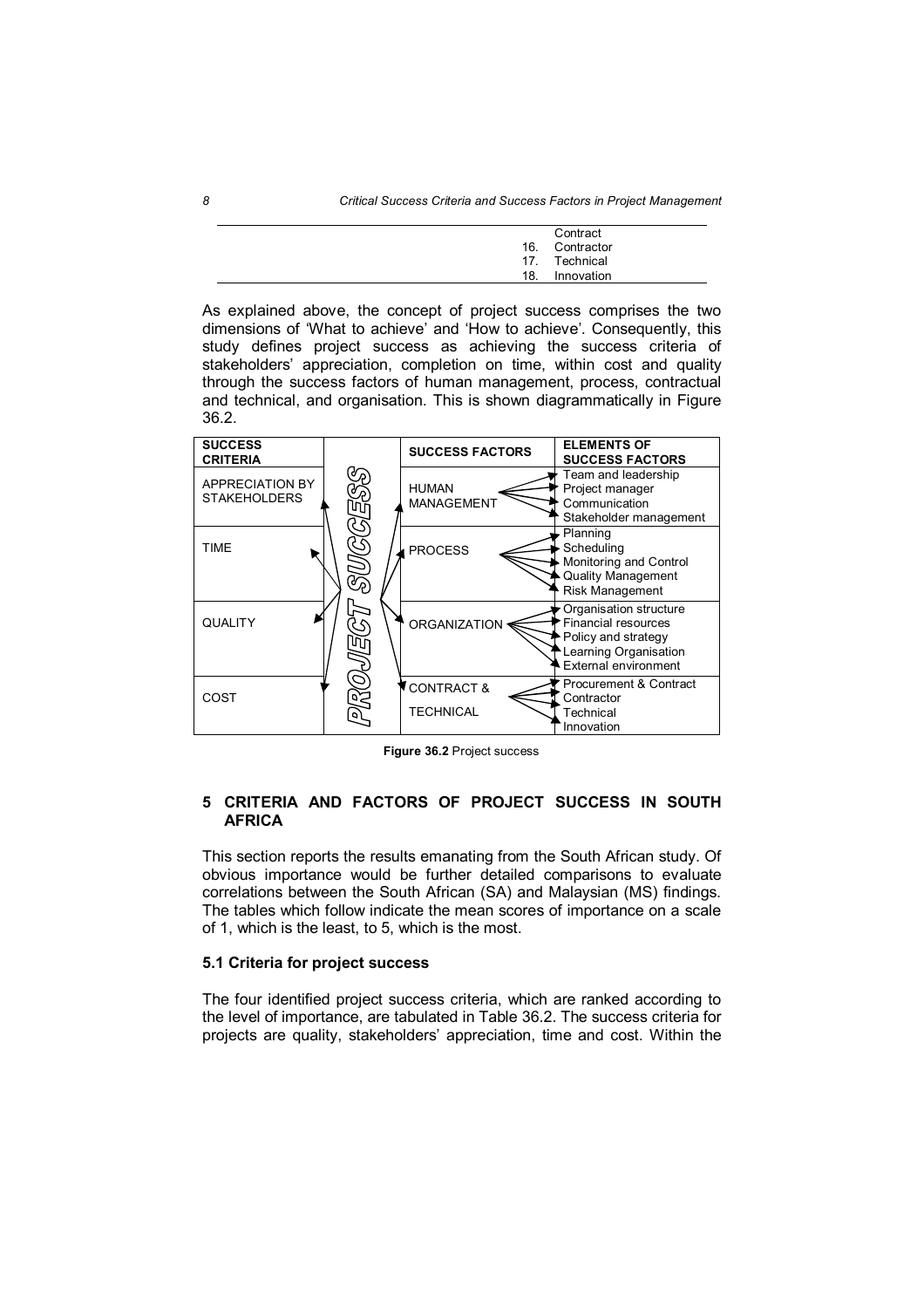South African study, the respondents needed to identify the level of importance of the criteria when working towards project completion. The respondents then needed to specify the importance of certain issues within each of the identified criteria according to project completion. The South African response can then be compared with the Malaysian study to determine differences or similarities. Observe the results in Table 36.2.

| Rank | <b>Criteria</b>               |         | <b>MS Study</b> |         |       |
|------|-------------------------------|---------|-----------------|---------|-------|
|      |                               | Average | Level of        | Mean of | Mean  |
|      |                               | score   | importance      | issues  | value |
|      | Quality                       | 4.32    | 4.33            | 4.32    | 3.98  |
| 2    | Stakeholders'<br>appreciation | 4.30    | 4.23            | 4.37    | 4.18  |
| 3    | Time                          | 4.26    | 4.31            | 4.22    | 3.88  |
| 4    | Cost                          | 4.20    | 4.28            | 4.12    | 3.65  |

**Table 36.2** Project success criteria ranking for project completion

From the results, it is clear that quality is the most important success criterion to the South African respondents, followed by stakeholders' appreciation, which is the most important to the Malaysian respondents, then followed by quality. Time and cost seem to be more important to the South Africa respondents (4.26 and 4.20), than to the Malaysian respondents (3.88 and 3.65).

The mean scores for all four project success criteria in the South African study are above 4 and are, therefore, considered as quite important criteria with respect to project completion, thereby having a definite role of importance towards the quest for successful project completion in the future.

### **5.2 Factors of project success**

The importance of the success factors, namely, human management, process, contract and technical and organisation in completing a project within the four identified success criteria of quality, cost, time and stakeholders' appreciation was questioned, with the results following in Table 36.3. Again, a comparison is drawn between the results of the South African and Malaysian respondents.

| Rank | <b>Success Factor</b> | Ave.<br><b>Score</b> | <b>SA Study</b> | <b>MS Study</b> |
|------|-----------------------|----------------------|-----------------|-----------------|
|      | Contractual and       | 3.67                 | 3.98            | 3.36            |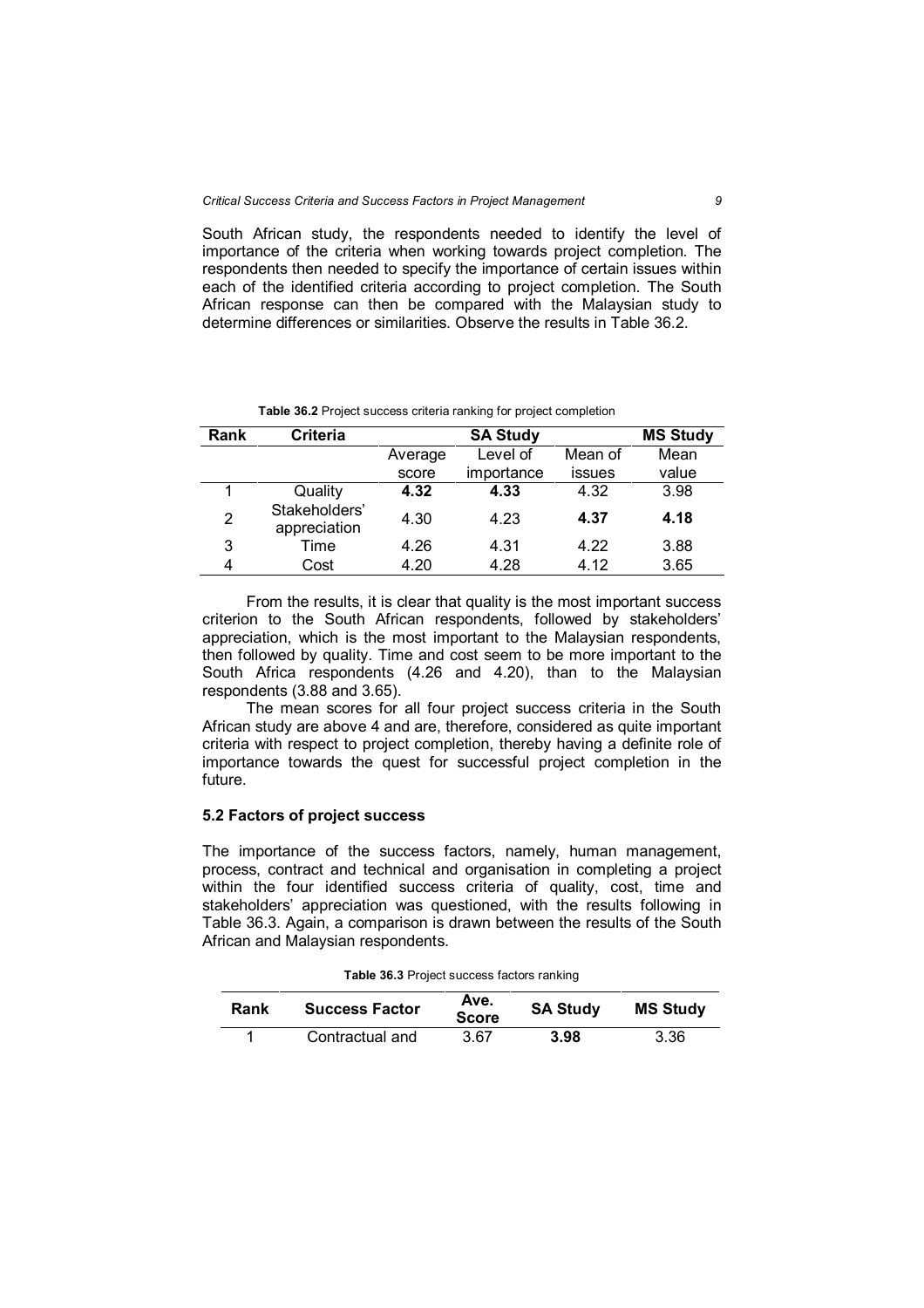| <b>Technical</b> |      |      |      |
|------------------|------|------|------|
| Human management | 4.20 | 3.95 | 4.44 |
| <b>Process</b>   | 3.86 | 3.95 | 3.77 |
| Organisation     | 3.35 | 3.72 | 2.97 |

The above table suggests that contract and technical factors, according to South African respondents, are regarded as the most important project success factors within all the success criteria with a mean value of 3.98. The Malaysian respondents differed from this perception, placing contract and technical factors third amongst the four success factors. Human management and process followed in importance, both with 3.95. In the Malaysian study human management is the most important success factor with a mean value of 4.44. Both groups of respondents feel neutral regarding organisation as a project success factor with an average value of 3.35.

#### **5.3 Success factor elements**

Within each of the identified factors for project success, certain sub-factors exist which are components of the core factors, identified as project success elements. Table 36.4 portrays the most important elements for each factor ranked according to the South African responses.

| Rank | <b>Factors/Elements</b>       | Ave.<br><b>Score</b> | <b>SA</b> | МS   |
|------|-------------------------------|----------------------|-----------|------|
|      | <b>Human Management</b>       |                      |           |      |
| 1    | Team and leadership           | 4.62                 | 4.55      | 4.68 |
| 2    | Communication                 | 4.40                 | 4.43      | 4.37 |
| 3    | Project manager               | 4.38                 | 4.33      | 4.43 |
| 4    | Stakeholder management        | 4.11                 | 4.05      | 4.16 |
|      | <b>Process</b>                |                      |           |      |
| 1    | Scheduling                    | 4.19                 | 4.35      | 4.02 |
| 2    | Planning                      | 4.22                 | 4.33      | 4.10 |
| 3    | Risk management               | 3.81                 | 4.30      | 3.31 |
| 4    | Control and monitoring        | 4.25                 | 4.26      | 4.24 |
| 5    | Quality management            | 3.99                 | 4.23      | 3.75 |
|      | Organisation                  |                      |           |      |
| 1    | Financial resources           | 4.13                 | 4.43      | 3.83 |
| 2    | Policy and strategy           |                      | 4.40      | 3.82 |
| 3    | Learning organisation         | 3.89                 | 4.25      | 3.53 |
| 4    | Organisation structure        | 4.21                 | 4.14      | 4.27 |
| 5    | <b>External environment</b>   | 3.43                 | 3.68      | 3.17 |
|      | <b>Contract and Technical</b> |                      |           |      |
| 1    | Technical                     | 4.23                 | 4.43      | 4.03 |

|  |  | Table 36.4 Elements of success factors ranking |  |  |  |  |
|--|--|------------------------------------------------|--|--|--|--|
|--|--|------------------------------------------------|--|--|--|--|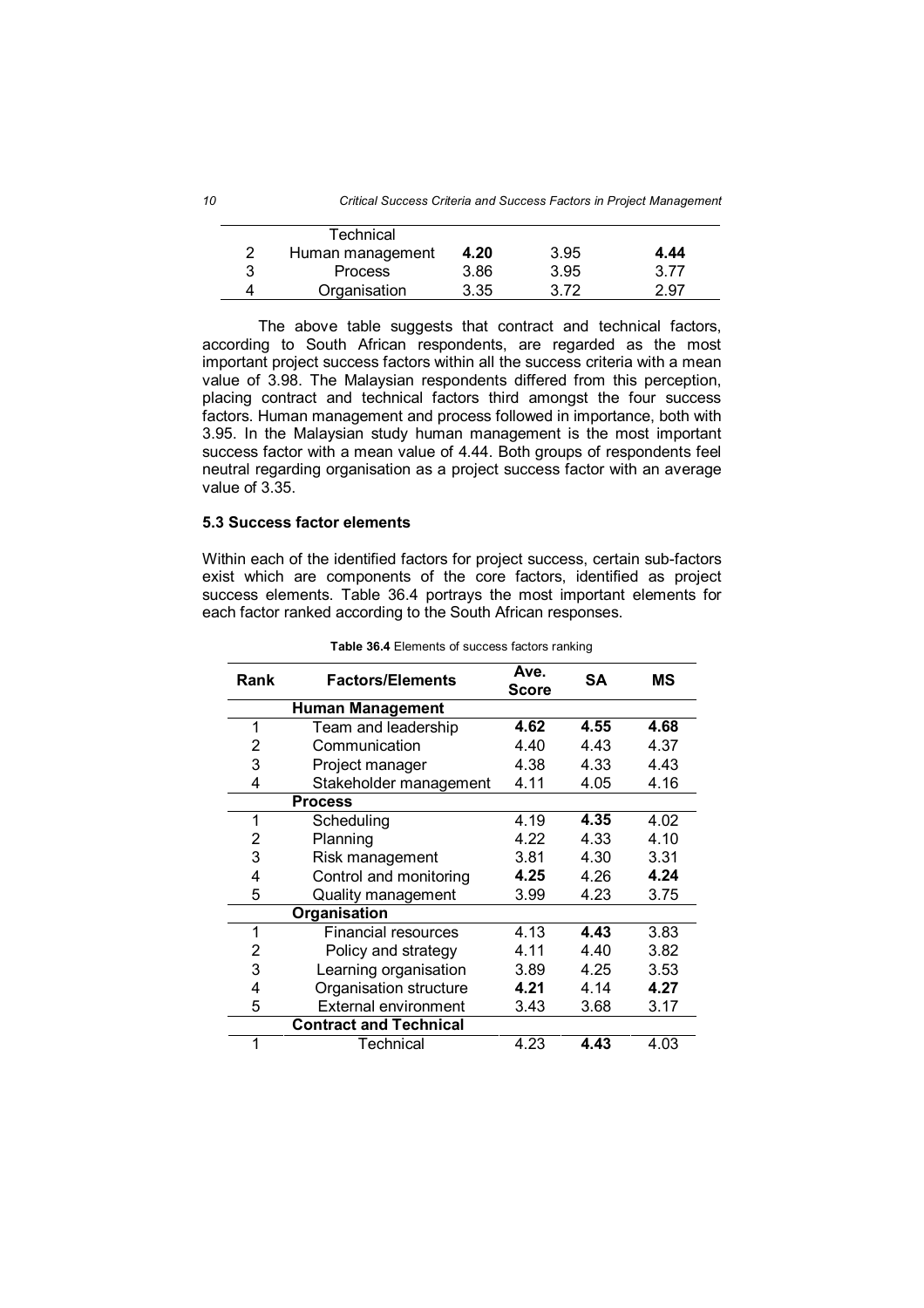*Critical Success Criteria and Success Factors in Project Management 11*

| ົ | Procurement and contract | 4.30 | 4.36 | 4.24 |
|---|--------------------------|------|------|------|
|   | Contractor               | 4 22 | 4.26 | 4 18 |
|   | Innovation               | 3.57 | 3.89 | 3.25 |

In Table 36.4 it is apparent that team and leadership are regarded as highly important elements within human management by both groups of respondents. Communication and the project manager are also fairly important showing similar results between the two responding groups and Stakeholder management is the least contributing element, remaining important nonetheless.

Regarding the process success factor, the South African respondents regard scheduling and then planning as the most important elements, above control and monitoring, which is the Malaysian respondents' most important ranked element under the success factor process. Risk management is perceived as more important to the South African respondents than to the Malaysian respondents, where it has the least importance of 3.31, which is an above-neutral feeling. It should also be noted that if the average of the five elements, according to the South Africans, is calculated, a mean value of 4.29 will be achieved which is higher than the Malaysian rank for their highest element 'control and monitoring' of 4.24. This means that the South African respondents perceive a greater level of importance over the 'process' success factor elements than the Malaysian respondents.

'Financial resources' is regarded as the most important element under the project success factor organisation according to the South African respondents, whereas the Malaysian respondents feel organisation structure, with 4.27, is the most important above financial resources, with 3.83. The external environment is perceived as less important than policy and strategy as well as learning organisation by both responding groups.

Within the contract and technical factor, technical elements are perceived as more important, with 4.43, by the South African respondents than procurement and contract elements, with 4.36, which is the Malaysian respondents' most important project success element.

# **6 CONCLUSIONS AND RECOMMENDATIONS**

The following conclusions were drawn from the Malaysian study (Abdullah and Ramly, 2009:10): "This study suggests the definition of project success, as achieving the success criteria ("What to achieve") of stakeholder's appreciation, completion on time, within cost and quality through the success factors ("How to achieve") of human management, process, contract and technical, and organisation. Among the criteria studied, 'Stakeholders' appreciation' was found to be the most important among the respondents, which suggests that the respondents would normally give high priority to clients' needs. This is followed by the criteria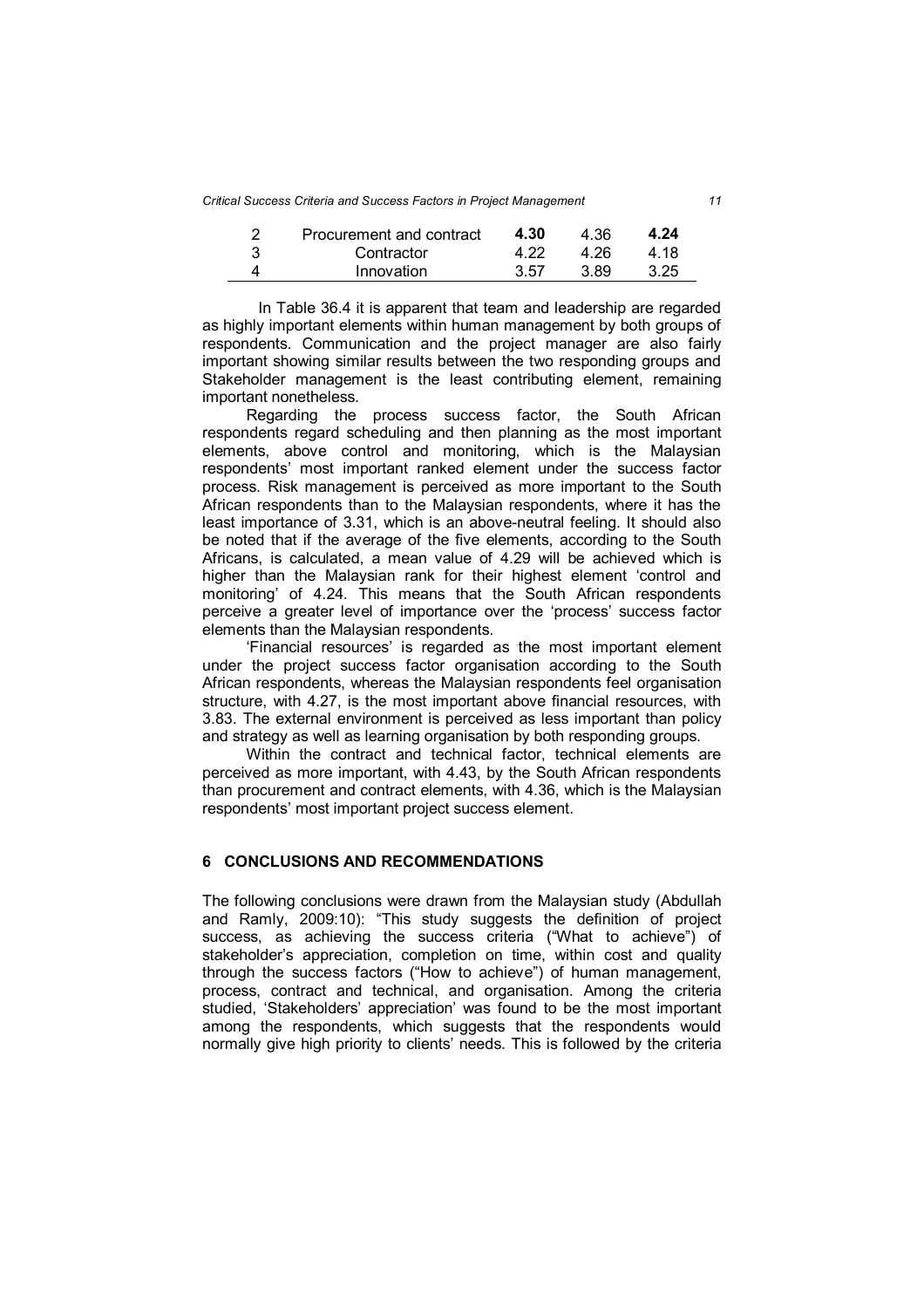of 'Quality*'* and *'*Time*'.* The least consideration was given to the criteria of 'Cost'. In fact when the correlation coefficient was calculated between project success and 'Cost', the value had low significance. This is in contrast to the relationships between project success and 'Stakeholders' appreciation', 'Quality', and 'Time'.

With regard to project success factors, the analysis ranked 'Human Management' as the critical success factor, followed by 'Process*'*, 'Contract and Technical' and 'Organisation'. In addition, the analysis suggests 'Team and leadership' as the highest ranked element for human management; 'Control and monitoring' as the highest ranked element for process; 'Organisation structure' as the highest ranked element for organisation and 'Procurement and contract' as the highest ranked element for contract and technical."

The following conclusions may be drawn from the South African study: The definition of project success as defined in the Malaysian study may be defined as such in the South African study as well.

'Quality' is regarded as the most important success criterion, followed closely by 'Stakeholders' appreciation', which may indicate that a project may be deemed successful if the quality criteria are met and the clients' needs are satisfied. 'Contract and technical' was ranked above 'Human management' and 'Process' as the critical success factor with 'Organisation' as the least critical. Under 'Human management', 'Team and leadership' was the most vital element and under 'Process' the 'Scheduling' element was the most critical with 'Planning' being almost as critical. 'Financial resources' is seen as the most important 'Organisation' element.

The project success factors with all their identified elements may ensure that the project be completed according to the identified project success criteria.

It may be recommended to take the study further by comparing the findings of this study to the IPMA (International Project Management Association) Competence Baseline Model, better known as the ICB Model.

## **7 REFERENCES**

- Abdullah, W.M.W. and Ramly, A. 2009. *Critical Factors in Project Success*. Paper presented at the Pacific Association of Quantity Surveyors (PAQS) Congress, Edmonton, Canada.
- Atkinson, R. 1999. Project management: cost, time and quality, two best guesses and a phenomenon, it's time to accept other success criteria. *International Journal of Project Management.*,17(6):337-42.
- Avots, I. 1969. Why does project management fail? *California Management Review* Fall:77-82.
- Baccarini, D. 1999. The logical framework method for defining project success. *Project Management Journal.* 30(4): 25-32.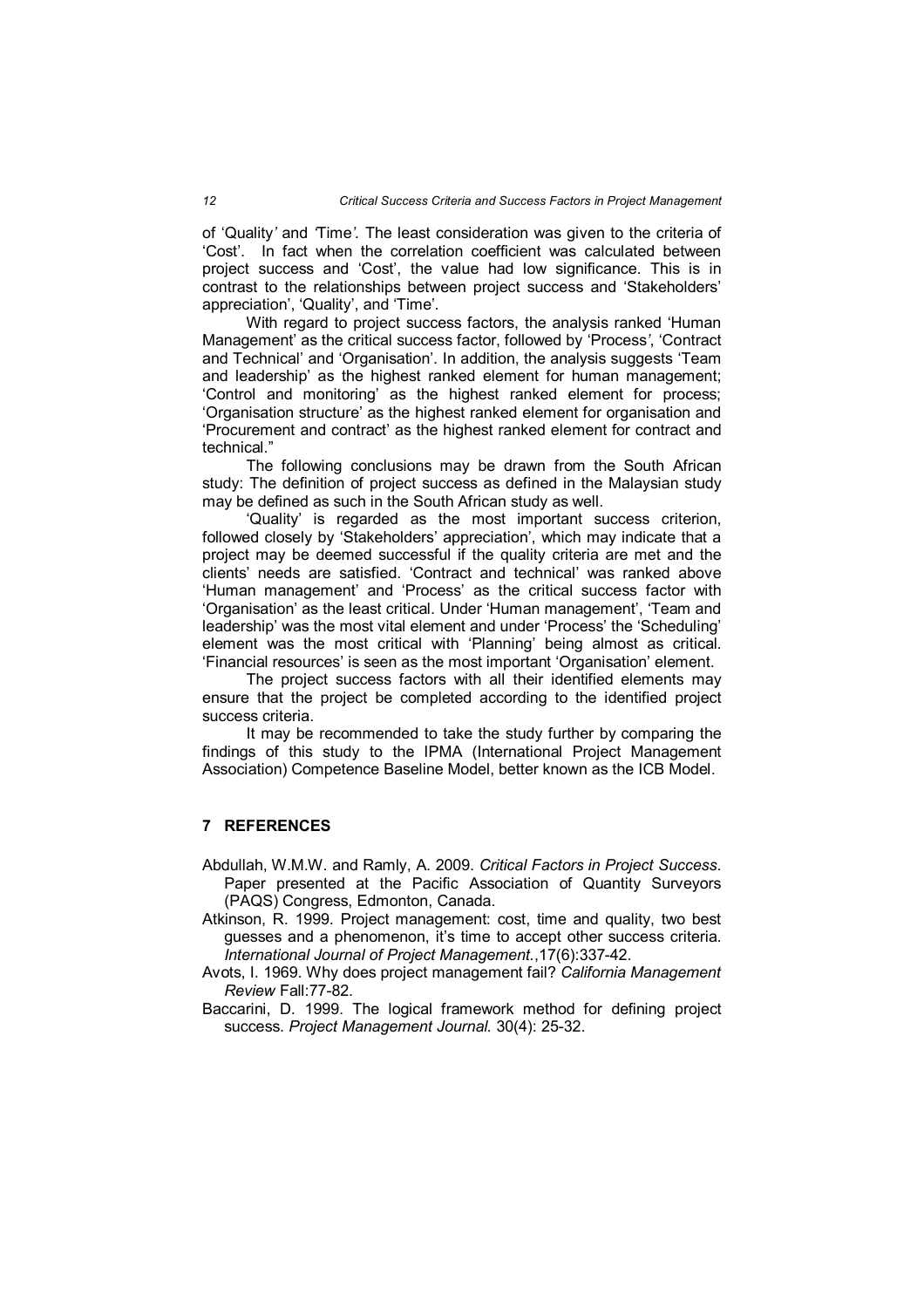- Belassi, W. and Tukel, O.I. 1996. A new framework for determining critical success/failure factors in Projects. *International Journal of Project Management* 14(3):141-51.
- Bryde, D.J. and Brown, D. 2004. The influence of a project performance measurement system on the success of a contract for maintaining motorways and trunk roads. *Project management journal,* 35 (4).Dec.:57-65.
- Burke, R. 2007. *Introduction to Project Management, one small step for the project manager*. [S.l.] : Burke Pub.
- Chan, A.P.C., Scot, D. and Lam E.W.M. 2002. Framework of success criteria for Design/Build projects. *Journal of Management in Engineering*, July:120-128.
- Chan, A.P.C., Scott, D. and Chan, P.L. 2004. Factors affecting the success of a construction project. *Journal of Construction Engineering and Management*, Jan/Feb:153-155.
- Clarke, A. 1999. A practical use of key success factors to improve the effectiveness of project management. *International Journal of Project Management*, 17(3):pp139-14.
- Collins, A. and Baccarini, D. 2004.Project Success a survey. *Journal of construction research*, 5(2):211-23.
- Cooke-Davies, T. 2002. The "real" success factors on projects, *International Journal of Project Management*, 20:185-190.
- De Wit, A. 1988. Measurement of project success, *International Journal of Project Management*, 6(3):164-170.
- Diallo, A. and Thuillier, D. 2004. The success dimensions of international development projects: the perceptions of African project coordinators, *International Journal of Project Management*, 22:19-31.
- Dlakwa, M.M. 1990. Bureaucracy: Key obstacle to project success. *American association of cost engineers transaction*, F.4:F.4.1-F.4.5
- Frigenti, E. and Comninos, D. 2002. *The practice of project management: a guide to the business-focused approach*, Philadelphia: Kogan Page.
- Globerson, S. and Zwikael, O. 2002. The impact of the project manager on project management planning processes, *Project Management Journal*, Sept, 33(3):58.
- Gray, R.J. 2001. Organisational climate and project success 2001, *International Journal of Project Management,* 19 (2):103-109, Feb.
- Iyer, K.C. and Jha, K.N. 2005. Factors affecting cost performance: evidence from Indian construction projects *International Journal of Project Management*, 23:283-295.
- Jha, K.N. and Iyer, K.C. 2005. Critical determinants of project coordination, *International Journal of Project Management*, 24(4), pp. 314-322, November.
- Jiang, B. and Heiser, D.R. 2004. The eye diagram: a new perspective on the project life cycle. *Journal of Education for Business,* Sept/Oct: 10- 16.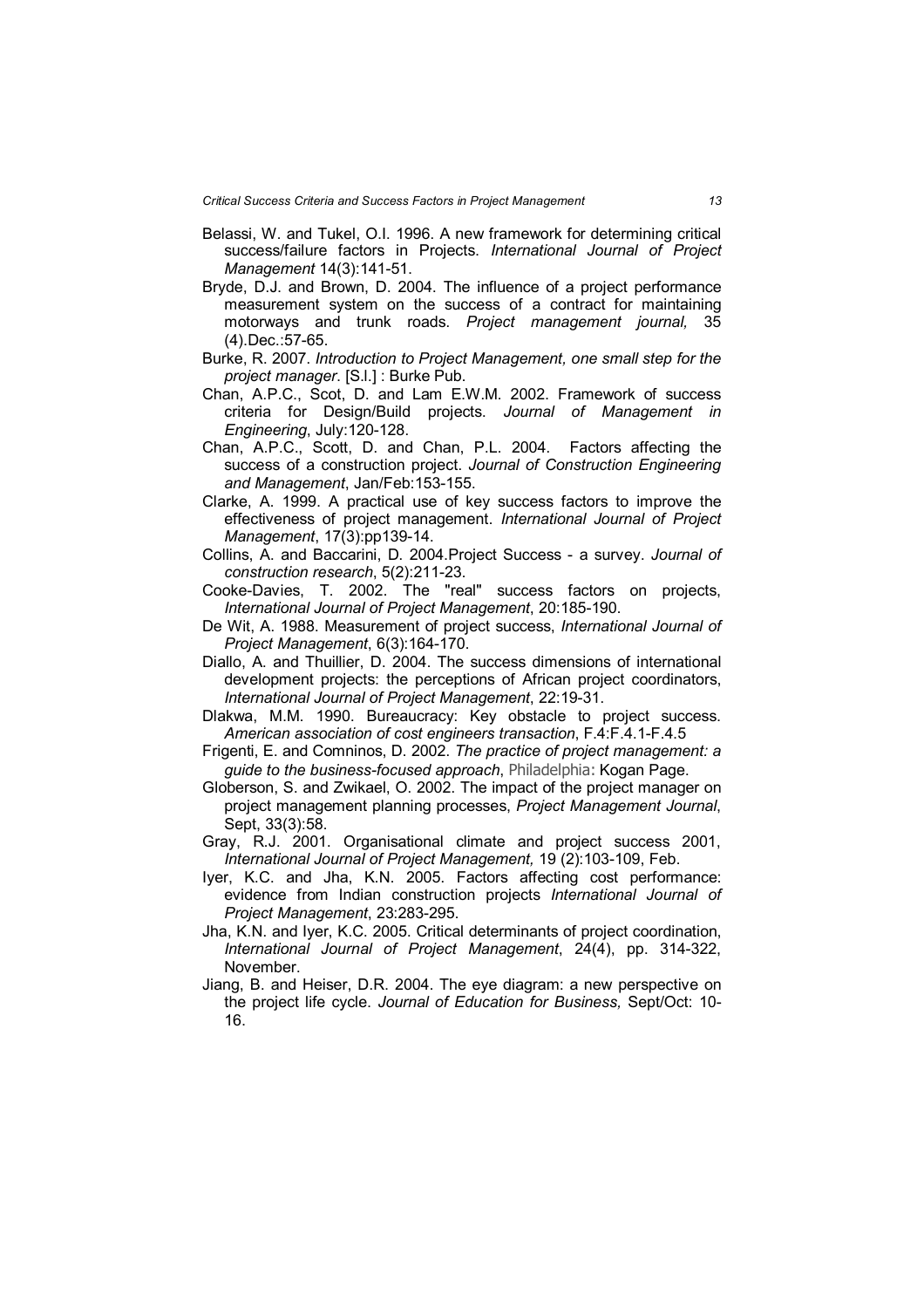- Jugdev, K. and Muller, R. 2005. A retrospective look at our evolving understanding of project success. *Project management journal*, 36(4):19-3, Dec.
- Kanter, J. and Walsh, J.J. 2004. Toward more successful project management. *Information systems management*, Spring:16-21
- Kendra, K. and Taplin, L.J. 2004. Project Success: A Cultural Framework. *Project Management Journal*, 35(1):30-44.
- Kerzner, H. 2003. *Project management a systems approach to planning, scheduling and controlling. 8th ed.*New York: Wiley.
- Knipe, A., van der Waldt, G., van Niekerk, D., Burger, D. and Nell, K. 2002. *Project management for success*. Sandown: Heinemann.
- Leedy, P.D and Ormrod, J.E. 2005. *Practical Research, Planning and*  Design. 8<sup>th</sup> ed. Upper Saddle River, N.J.: Pearson Education International.
- Lim, C.S. and Mohamed, M.Z. 1999. Criteria of project success: an exploratory re-examination, *International Journal of Project Management,* 17(4):243-248.
- Liu, A.M.M. and Walker, A. 1998. Evaluation of project outcomes, *Construction Management and Economics*, 16:209-219.
- Liu, A.M.M. 2005. *The mythical CSFs in Project Procurement*, 2004, Paper presented during the 7th Surveyors' Congress on 21 - 22 June 2005 in Kuala Lumpur
- Morris, P.W.G. 2001. Updating the project management bodies of knowledge. *Project Management Journal*, 32(3), 21-30, Sept.
- Nguyen, L.D., Ogunlana and Lan, D.T.X. 2004. A study on project success factors in large construction projects in Vietnam. *Engineering, Construction and Architectural Management*, 11(6):404-413.
- Pinto, J.K. and Slevin, D.P. 1998. Critical success factors across the project life cycle. *Project management Journal*, 19(3):67-75.
- Prabhakar, G.P. 2005. An Empirical study reflecting the importance of transformational leadership on project success across twenty-eight nations. *Project Management Journal*, 36(4):53-60. Dec.
- Project Management Institute (USA). 2004. *A guide to the project management body of knowledge* (PMBOK). 3 rd ed. Pennsylvania: Project Management Institute
- Rad, P.F. 2003. Project success attributes. *Cost Engineering*, 45(4):23-29, April.
- Rockart, J.F. 1979. Chief executives define their own data needs. *Harvard Business Review*, 57(2):81.
- Schultz, R.L., Slevin, D.P. and Pinto, J.K. 1987. Strategy and tactics in a process model of project implementation. *Interfaces*, 17(3):34-46, May-June.
- Shenhar, A.J., Andrew, J., Levy, Ofer and Dov, D. 1997. Mapping the dimensions of project success. *Project Management Journal,* 28:5 -9